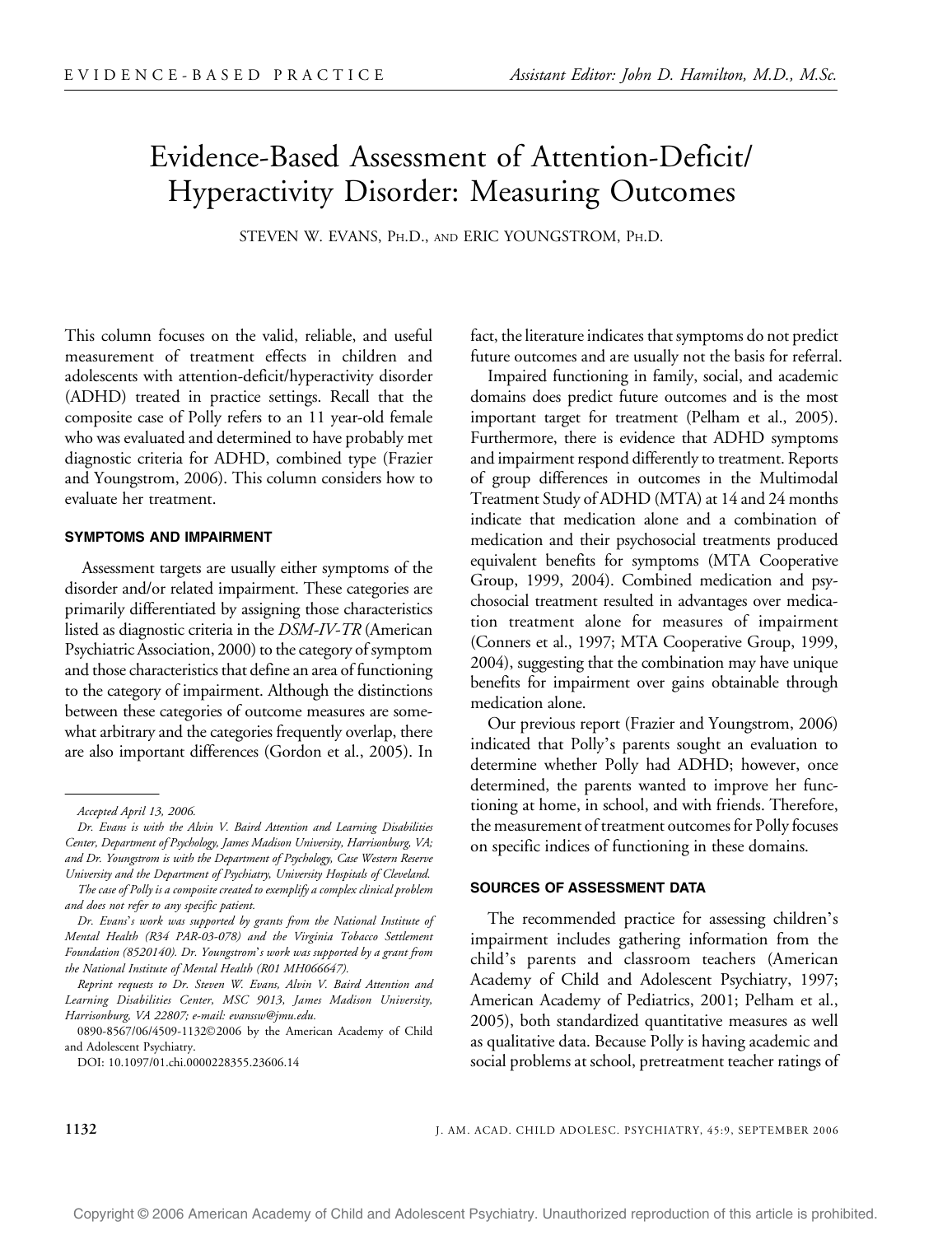functioning are warranted. However, because Polly is in the sixth grade at a middle school, which teacher should complete the ratings? Achenbach (1991) has recommended giving the rating scale to ''whichever teachers know the child reasonably well.'' The choice may be difficult in a secondary school setting where a student may have six teachers for approximately 1 hour/day. Another option is to collect data from all of Polly's teachers, but this approach has drawbacks as well: First, secondary school teacher ratings do not provide data on functioning in less structured settings such as the cafeteria, hallway, and bus settings where many youths with ADHD have behavioral difficulties. Second, interrater reliability is poor among secondary school teachers (Evans et al., 2005a; Molina et al., 1998; Simpson, 1991). Third, the validity of teacher ratings is questionable when compared with data from direct observation (Evans et al., 2005a). Finally, collecting data from all of Polly's teachers may make decisions about the direction or magnitude of change over time difficult or impossible to interpret (Evans et al., 2005b).

Relying on the parent report of a child's school functioning is also problematic. Teachers tend to report a greater number of school symptoms than do parents, whereas parent reports of school behavior were found to be influenced by their observation of behavior in the home (Mitsis et al., 2000). The authors concluded that for school-age children ''parent reports of ADHD behaviors in school are not an adequate substitute for direct teacher input.'' The participants in this study were in elementary school, where parents frequently profess to know more about their child's behavior than at the middle or high school level; parent reports of symptoms and impairment at school may, therefore, be even more inadequate for secondary school students. To avoid many of the problems associated with parent and teacher reports about school functioning, some suggest that self-report may be a viable option, although others suggest that it is not (Conners et al., 1997; Glutting et al., 2005; Jensen et al., 1999; Smith et al., 2000). This research has not yet been conclusive, but there are clearly serious problems noted with the self-report of children and adolescents with ADHD (Hoza et al., 2002).

Despite these serious challenges to assessing changes in school functioning, we need a strategy to assess Polly's functioning to inform treatment decisions. This requires a choice of measures that reflects the treatment priorities of the parents. If a practitioner does not measure the

parents' priorities related to social, academic, and family functioning, then care is likely to be deemed ineffective by the family, even if services result in large effects on symptom ratings. Polly's parents reported that she fails to turn in assignments on time; completes work with careless mistakes; has trouble getting along with peers, siblings, teachers, and parents; and does not follow rules at home and school.

Clinicians may find that the best technique for assessing Polly's impairment is simply to create a short checklist based on the target behaviors. These checklists form the foundation for daily report cards (DRCs), and data indicate that they are sensitive to medication and psychosocial treatment effects (Pelham et al., 2002). Specific instructions for developing DRCs and using them to measure treatment outcome are provided elsewhere (DuPaul and Stoner, 2003; Evans et al., 1995; Pelham, 2005). DRCs allow for the simple and direct measurement of problems corresponding to parent complaints. For example, Polly's parents expressed concerns about teacher reports that she talked excessively and without permission in class. In response to this concern, the clinician developed an item based on the operational definition of this presenting problem and used a true-or-false rating scale format to be completed by teachers and parents.

The initial rating scale should reflect all of the presenting problems and be given to all teachers and parents. This allows the clinician to determine which reporters (i.e., parents, teachers) experience which problems, as well as which reporters will return completed forms. After collecting the initial ratings, the items supplied to each rater can be limited to only those problems noted by that rater. The use of self-addressed stamped envelopes, fax, and e-mail (conforming to Health Insurance Portability and Accountability Act requirements) may increase the likelihood of receiving completed scales in a timely manner. Teachers who either report no problems or do not complete and return the initial ratings in a timely manner may be omitted from the assessment process. After baseline levels are established and the specific ratings to be completed by each adult decided, the clinician may begin to use the ratings as a daily or weekly report card intervention. Polly's clinician recommended to Polly's parents that they begin with the DRC and then use the response to this intervention to help evaluate the need for medication. If medication is needed, then the DRC could be used to help them determine their response.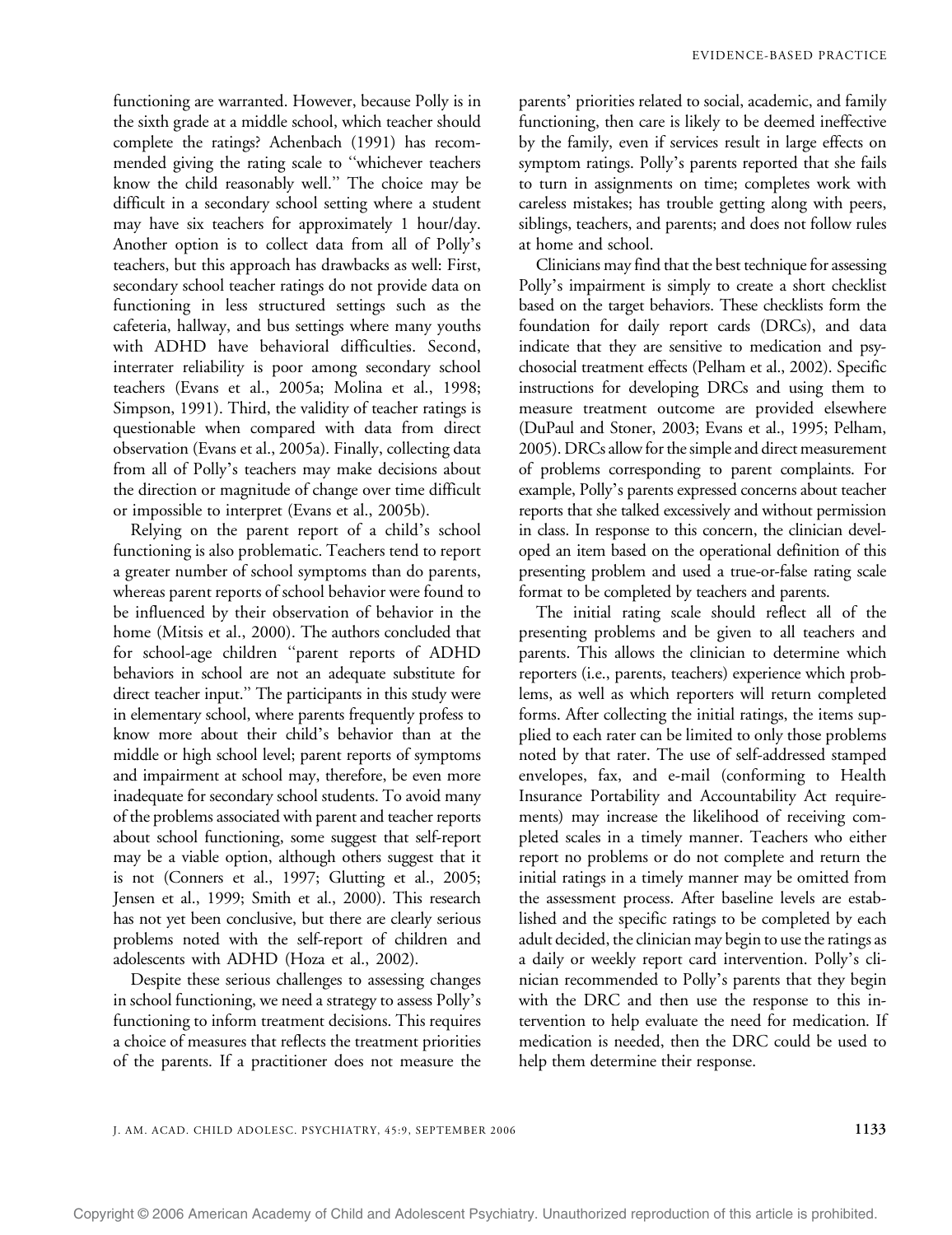# Daily Report Card for English Teacher

Monday's Date

Student - Polly

Instructions: Please circle either the "yes" or "no"corresponding to each of the three target behaviors and the day of the week. This report should be faxed to Polly's mother at work every Friday before 5:00 pm.

|                                                                                                         | Monday                       | Tuesday           | Wednesdav             | Thursday              | Friday                |
|---------------------------------------------------------------------------------------------------------|------------------------------|-------------------|-----------------------|-----------------------|-----------------------|
| Polly spoke only at appropriate times in<br>class in accordance with classroom<br>rules.                | <b>Yes</b><br>N <sub>0</sub> | <b>Yes</b><br>No. | <b>Yes</b><br>No.     | <b>Yes</b><br>No.     | Yes<br>No.            |
| Polly completed and turned in all work<br>due today.                                                    | Yes<br>No.                   | Yes<br>No.        | Yes<br>N <sub>0</sub> | Yes<br>No.            | Yes<br>No             |
| More than half of Polly's contributions<br>to classroom discussions were relevant<br>and non-redundant. | Yes<br>N <sub>0</sub>        | <b>Yes</b><br>No. | Yes<br>N <sub>0</sub> | Yes<br>N <sub>0</sub> | Yes<br>N <sub>0</sub> |

Fig. 1 Example of a daily report card for Polly.

To evaluate the effect of home behavioral contingencies using a DRC, Polly's clinician created three items and targeted two classrooms with teachers who reported problems on initial ratings and cooperated with assessment procedures (Figure 1). For Polly to earn contingent privileges at home each evening, she had to bring the completed DRC to her parents and show that two of the three items were marked as ''true'' in both classrooms. As the number of items marked as true in both classrooms increased, the criteria for earning privileges were increased (Figure 2). After rarely achieving a rating of ''true'' for the first 2 weeks, Polly



Fig. 2 Daily report card (DRC) data for Polly by treatment condition.

1134 J. AM. ACAD. CHILD ADOLESC. PSYCHIATRY, 45:9, SEPTEMBER 2006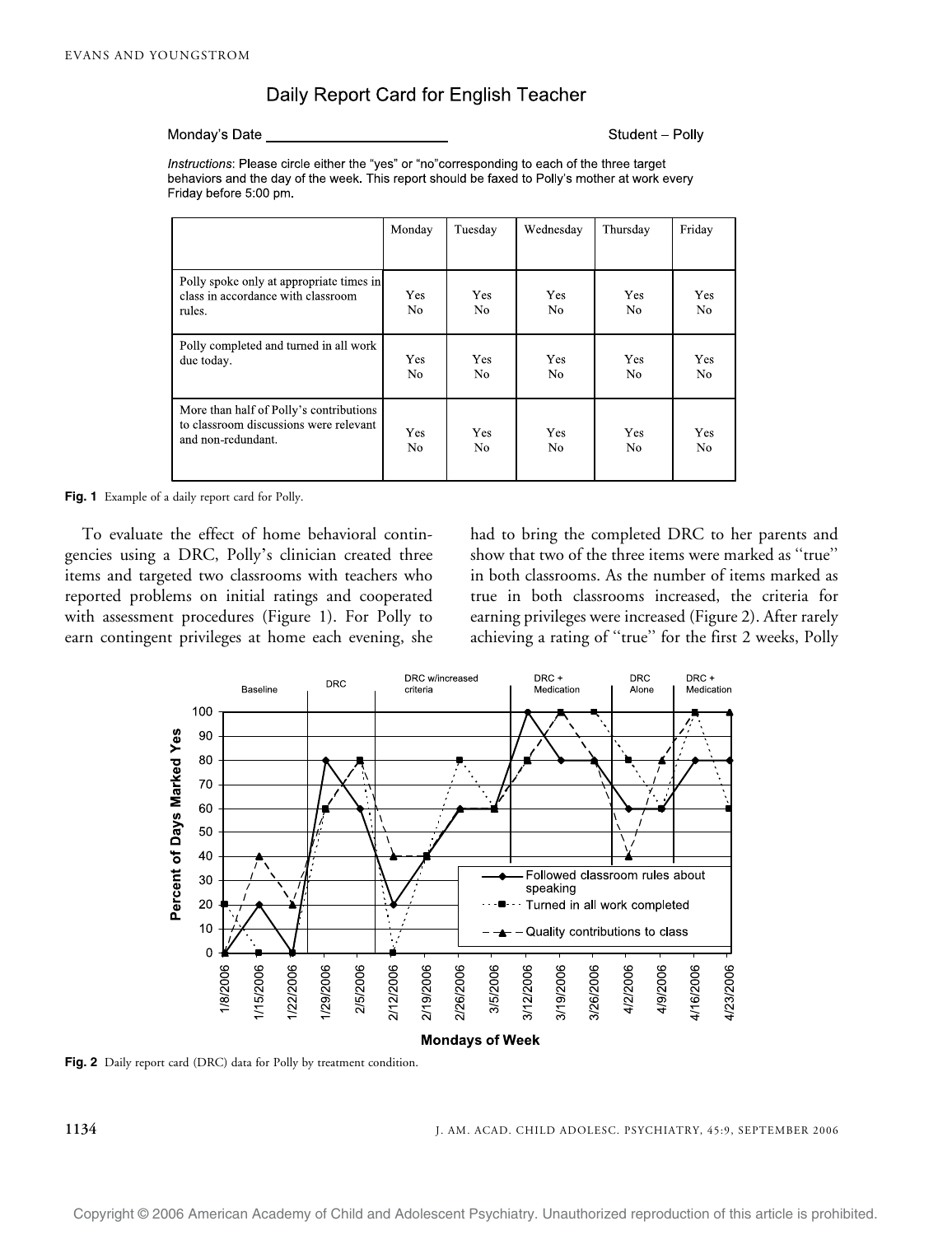began to experience an increase in the frequency of her positive marks on the DRC.

The increase peaked at a level that demonstrated consistent improvement, but it was still problematic for the teachers. Manipulation of the home-based contingencies had little further effect. The clinician and family decided to assess the potential incremental benefits of medication treatment.

# EVALUATING THE VALUE ADDED BY MEDICATION

Based on a discussion of potential costs and benefits, all of the parties involved agreed to a medication trial. Changes in the frequency of positive marks on three DRC school-based items became the primary outcome measure. The medication improved Polly's DRC ratings beyond what they had been with behavioral treatment alone, and the clinician and family decided to maintain this combined treatment. To verify that the improved ratings were attributable to the medication (and not the result of continued improvement in response to the DRC contingencies), a return to ''psychosocial treatment only'' for 2 weeks was initiated. If Polly's scores deteriorate from the levels achieved with both medication and the DRC, then the practitioner can have confidence that the medication contributed to the benefit. In fact, Polly's ratings returned to the premedication levels, and resuming the medication led to a return to her best DRC ratings.

This simple and effective method for verifying the value added by medication is called a reversal design. This is an especially important practice with difficult cases, when benefit is marginal, or when clinicians are considering an alternative treatment (Guyatt et al., 2000). Reversal designs are not useful when treatment involves the irreversible learning of new skills. Reversal designs can eliminate problems related to the common clinical practice of continued layering of treatments until one achieves a desired outcome. This layering practice can lead to the accumulation of many medication and psychosocial treatments without knowing which treatment components add benefit and which do not. Layering of treatments can unnecessarily increase the costs and risks associated with care.

These results suggest that the most effective treatment of Polly's presenting problems is the combination of medication and DRC monitoring with a behavioral contingency. The treatment and assessment design used in this case leaves open the possibility that the medication

alone may have produced the same final effect as indicated in Figure 2 without having provided the psychosocial treatment. A reversal design may be used to assess this by asking the parents to stop providing the contingencies for DRC scores for a period of time; however, this experiment comes with a cost: First, it frequently takes time and effort on the part of the clinician to achieve consistent implementation of the contingencies by the parents, and asking them to quit for a period of time may compromise long-term adherence. Second, Polly may have learned from the DRC procedures, and therefore she may continue to function in an improved way without the contingencies. As a result, a reversal design is not likely to be helpful in this situation.

In addition to the careful measurement of treatment response, clinicians cannot draw valid conclusions about their services without assessing adherence to treatment. If the clinician does not consider adherence when interpreting the outcome data, then he or she may be inclined to increase the dosage of medicine or intensity of a psychosocial treatment when adherence is the real issue. Asking parents to record days that the child takes medication and to monitor the frequency of prescription refills can help when assessing adherence to medication treatment.

Similarly, asking parents to bring the DRC data to office visits and asking both the parents and Polly about the consistency with which the DRC contingencies are being implemented can inform the clinician about adherence to the DRC procedures. Behavioral techniques that are only partially implemented or provided on a sporadic schedule along with inconsistent administration of medications are common causes of poor response to treatment and should be carefully evaluated before increasing the dosage of either type of treatment. In sum, the two most critical assessment targets for treatment outcome are the fate of the primary presenting problems and adherence. Either measured alone is insufficient to guide treatment decisions. Rating scales and DRCs are probably the most efficient and effective method for measuring presenting problems, and indices of adherence by parents are a crucial supplement to impairment data.

## RELATED ASSESSMENT ISSUES

## Potential Bias

There is always the potential for adult raters to hold a variety of biases that influence their ratings. Some raters

J. AM. ACAD. CHILD ADOLESC. PSYCHIATRY, 45:9, SEPTEMBER 2006 1135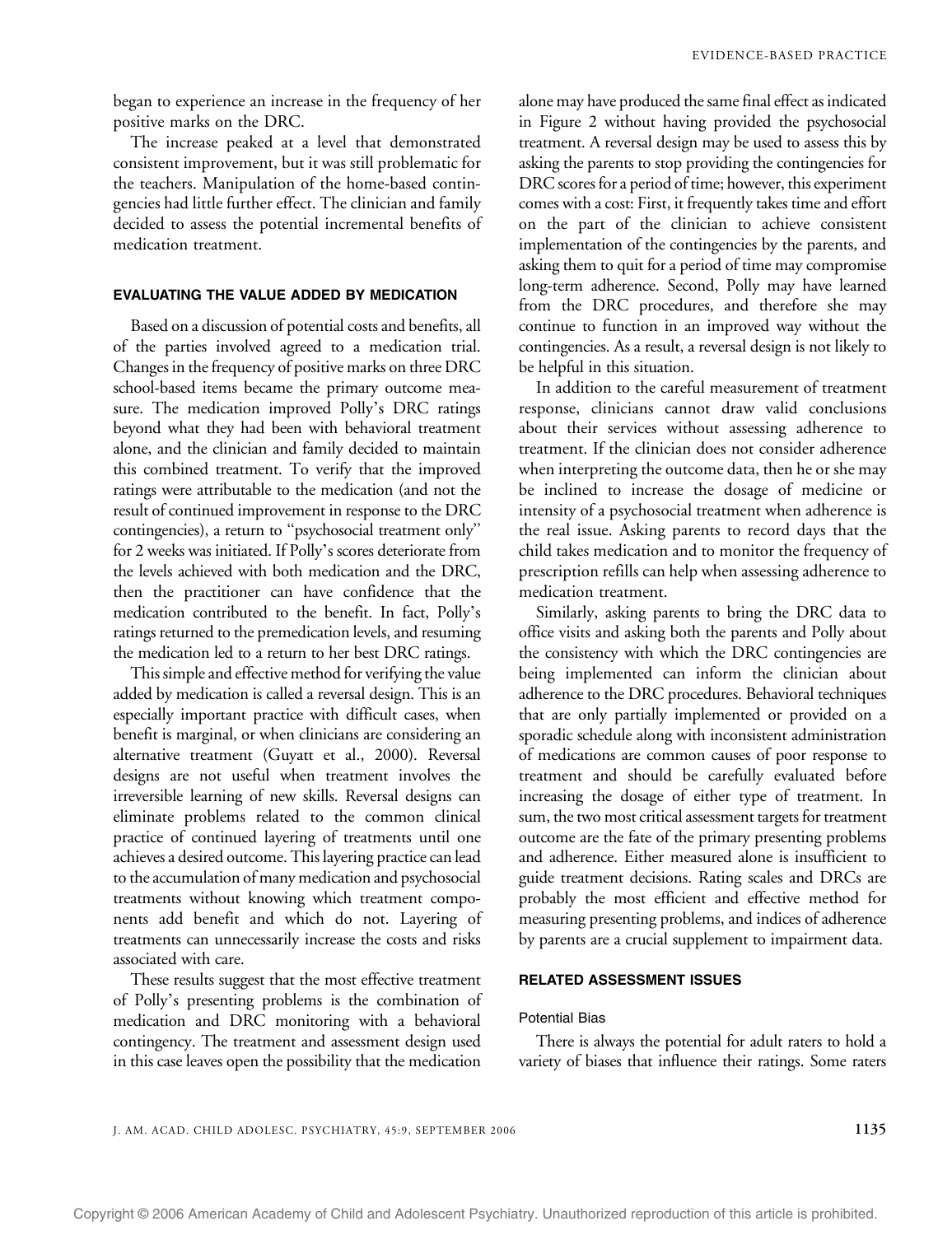may believe that African American children are overdiagnosed (or underdiagnosed) or that girls with ADHD are underdiagnosed (or overdiagnosed). Neither of these perspectives necessarily causes a problem for outcome assessment as long as the rater remains constant throughout the treatment process. Some raters may hold biases pertaining to treatment itself, such as a belief that parents and professionals rely too much on medication to treat ADHD. Others may experience frustration with efforts to implement psychosocial treatments when all they really need to do is medicate the child. These biases can compromise outcome assessment because they may lead to adults providing ratings influenced by their desire to prove their point. Direct discussions with Polly and her parents about the teachers being asked to rate Polly may help alert the clinician to such reporter bias.

#### Coordination of Services

Because there are many professionals who may provide interventions for Polly, including teachers, school counselors, psychologists, and others, it is important that professionals coordinate their treatments. To find the necessary and effective components of treatment, it is important to change no more than one component of care at a time. This requires communication and coordination between providers.

Although each professional may make only one change at a time, without knowing the manipulations of the other providers, multiple modifications to care may be occurring simultaneously, making accurate interpretation of outcome data impossible. Finally, there is a temptation to attribute all change (or lack of change) in Polly's outcome measures to a new treatment being tested. There is a lot that may be changing in her life that can affect outcome measures and confuse interpretation of data (e.g., menstrual cycle, parent conflict, a pet\_s death). Polly's clinician wisely asks about life events after collecting the data and before making treatment decisions to increase confidence in attributing change to the treatments being measured.

#### **CONCLUSIONS**

Even in busy practices, DRCs appear to be a clinically feasible way of defining key behaviors, establishing baselines of functioning, measuring response to treatment, and determining the value added by treatment components such as medication by means of reversal designs.

DRCs also are attractive because they involve less rater burden than many other methods and directly assess realworld functional impairment. In more nuanced applications, the DRC procedures can be used to determine optimal doses of medication, including when medication may not add benefit. These procedures do require clinician attention to teacher and parent feedback over an extended period of time. Data indicate, however, that attempts to incorporate procedures like these into practice have not been embraced (Pliszka et al., 2003). This is unfortunate because community care may be less effective than a welldefined treatment algorithm in part because it is not always guided by regular assessment with outcome measures (Jensen et al., 2001). The use of evidence-based assessment procedures to guide treatment decisions is an important element in closing the science–practice gap and improving care for children and adolescents with ADHD.

Disclosure: Dr. Evans receives funding from Lilly, McNeil, and Novartis to support an annual regional ADHD treatment conference. Dr. Youngstrom has no financial relationships to disclose.

#### **REFERENCES**

- Achenbach TM (1991), Manual for the Child Behavior Checklist/4-18 and 1991 Profile. Burlington: University of Vermont, Department of Psychiatry
- American Academy of Child and Adolescent Psychiatry (1997), Practice parameters for the assessment and treatment of children, adolescents, and adults with attention-deficit/hyperactivity disorder. *J Am Acad Child* Adolesc Psychiatry 36:S85-S121
- American Academy of Pediatrics (2001), Clinical practice guideline: treatment of the school-aged child with attention-deficit/hyperactivity disorder. Pediatrics 108:1033-1044
- American Psychiatric Association (2000), Diagnostic and Statistical Manual of Mental Disorders, 4th Edition (DSM-IV-TR), Text Revision. Washington, DC: American Psychiatric Association
- Conners KC, Epstein JN, March JS et al. (2001), Multimodal treatment of ADHD in the MTA: an alternative outcome analysis. *J Am Acad Child* Adolesc Psychiatry 40:159-167
- Conners CK, Wells KC, Parker JDA, Sitarenios G, Diamond JM, Powell JW (1997), A new self-report scale for assessment of adolescent psychopathology: factor structure, reliability, validity, and diagnostic sensitivity. J Abnorm Child Psychol 25:487-497
- DuPaul GJ, Stoner G (2003), ADHD in the Schools: Assessment and Intervention Strategies. New York: The Guilford Press
- Evans SW, Allen J, Moore S, Strauss V (2005a), Measuring symptoms and functioning of youth with ADHD in middle schools. J Abnorm Child Psychol 33:695-706
- Evans SW, Langberg J, Raggi V, Allen J, Buvinger E (2005b), Development of a school-based treatment program for middle school youth with ADHD. J Atten Disord 9:343-353
- Evans SW, Vallano G, Pelham WE (1995), Attention-deficit hyperactivity disorder. In: Handbook of Adolescent Psychopathology. A Guide to Diagnosis and Treatment, Van Hasselt VB, Hersen M, eds. New York: Lexington Books, pp 589-617
- Frazier TW, Youngstrom EA (2006), Evidence based assessment of attention-deficit/hyperactivity disorder: using multiple sources of information. J Am Acad Child Adolesc Psychiatry 45:614-620